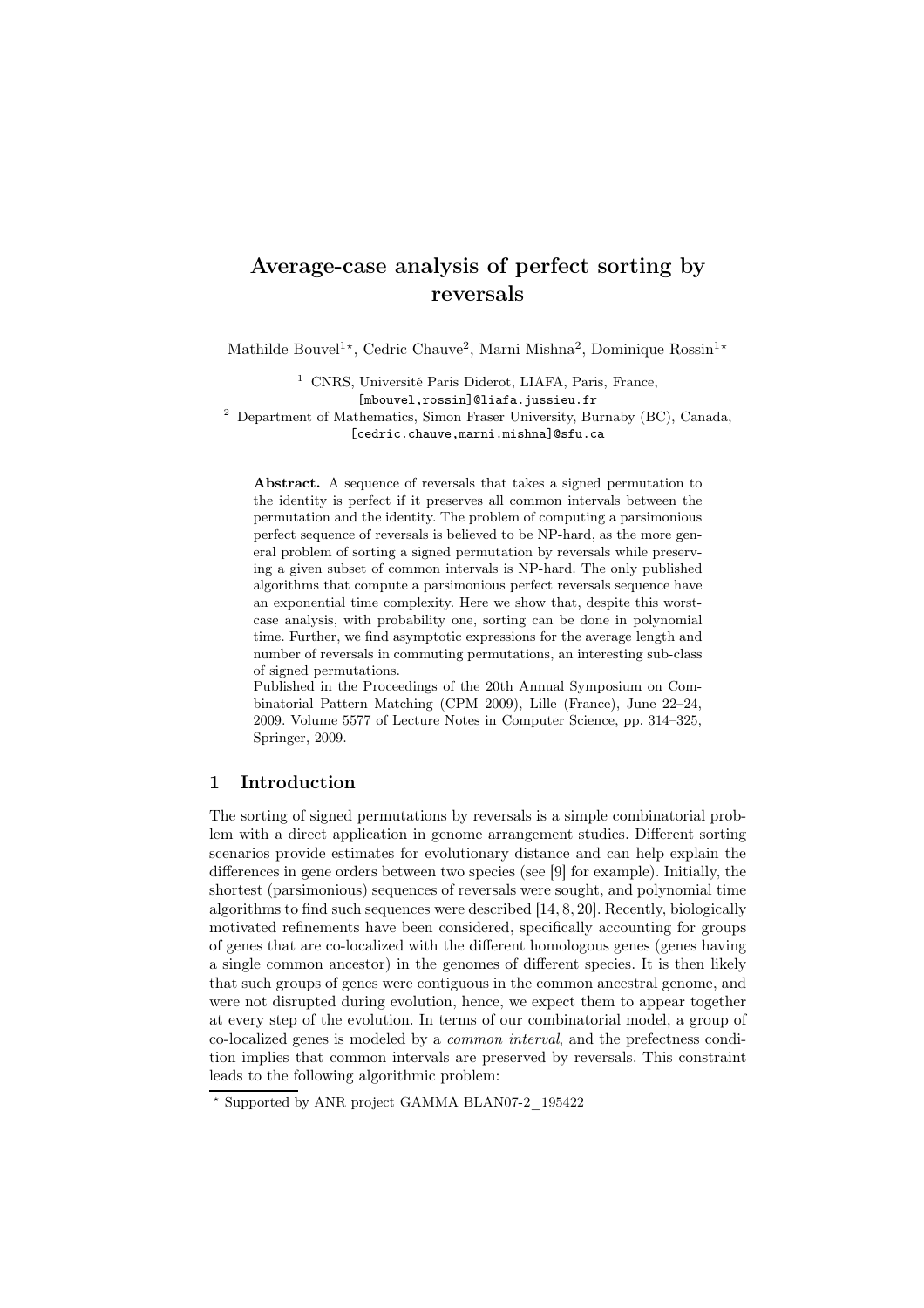What is the smallest number of reversals required to sort a signed permutation into the identity permutation without breaking any common interval?

These scenarios are called perfect [12]. Because of the additional constraint, it is possible that the shortest perfect sorting scenario is longer that the shortest scenario.

It is known that the refined problem of preserving a given subset of all common intervals is NP-hard [12]. However, several authors have described classes of instances which can be solved in polynomial time [3, 4, 11], and fixed parameter algorithms exist [4, 5]. For example, commuting permutations form a class of instances such that the property of a reversal scenario being perfect is preserved even when the sequence of reversals is reordered arbitrarily. A central concept in the theory of perfect sorting by reversals is the "strong interval tree" associated to a permutation [4].

Recently, several works have investigated expected properties of combinatorial objects related to genomic distance computation, such as the breakpoint graph [24, 22, 23, 19]. We explore this route here, but focusing on the strong interval tree, to conduct an average-case analysis of perfect sorting by reversals. First, in Section 3, we prove that for large enough  $n$ , with probability 1, computing a perfect reversal sorting scenario for signed permutations can be done in time polynomial in  $n$ , despite the fact that this is NP-hard. Secondly, in Section 4, we show that, in a parsimonious perfect scenario for a commuting permutation of length n, the average number of reversals is asymptotically  $1.2n$ , and the average length of a reversal is  $1.02\sqrt{n}$ . We conclude by describing future research avenues, both theoretical and applied.

# 2 Preliminaries

We first summarize the combinatorial and algorithmic frameworks for perfect sorting by reversals. For a more detailed treatment, we refer to [4].

Permutations, reversals, common intervals and perfect scenarios. A signed permutation on [n] is a permutation on the set of integers  $[n] = \{1, 2, \ldots, n\}$  in which each element has a sign, positive or negative. Negative integers are represented by placing a bar over them. We denote by  $Id_n$  (resp.  $\overline{Id_n}$ ) the identity (resp. reversed identity) permutation,  $(1 \ 2 \dots n)$  (resp.  $(\overline{n} \dots \overline{2} \ \overline{1})$ ). When the number n of elements is clear from the context, we will simply write Id or  $\overline{Id}$ .

An *interval I* of a signed permutation  $\sigma$  on  $[n]$  is a segment of adjacent elements of  $\sigma$ . The *content* of I is the subset of [n] defined by the absolute values of the elements of I. Given  $\sigma$ , an interval is defined by its content and from now, when the context is unambiguous, we identify an interval with its content.

The reversal of an interval of a signed permutation reverses the order of the elements of the interval, while changing their signs. If  $\sigma$  is a permutation, we denote by  $\overline{\sigma}$  the permutation obtained by reversing the complete permutation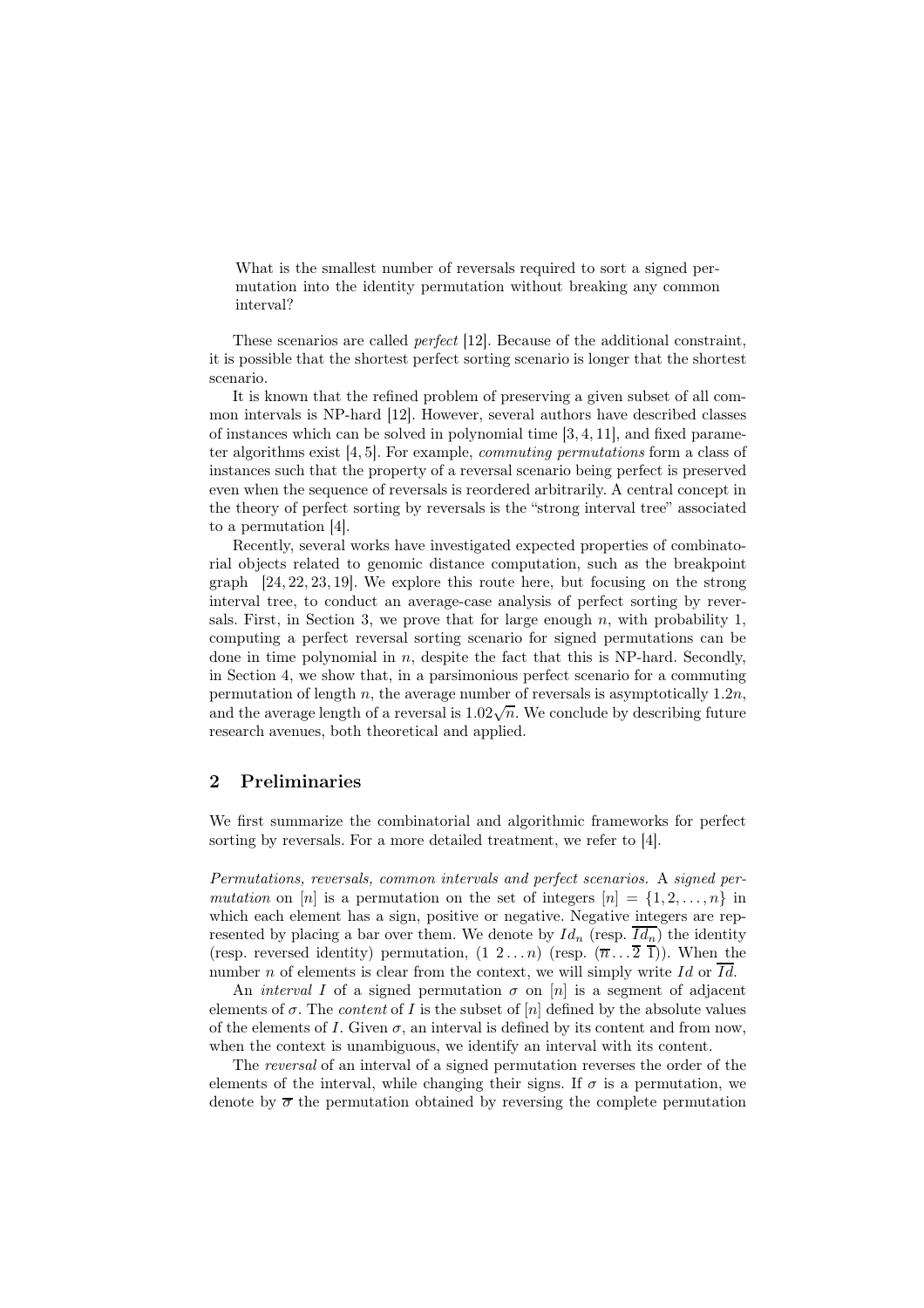σ. A scenario for σ is a sequence of reversals that transforms σ into  $Id_n$  or  $\overline{Id_n}$ . The *length* of such a scenario is the number of reversals it contains. The length of a reversal is the number of elements in the interval that is reversed.

Two distinct intervals  $I$  and  $J$  commute if their contents trivially intersect, that is either  $I \subset J$ , or  $J \subset I$ , or  $I \cap J = \emptyset$ . If intervals I and J do not commute, they *overlap.* A common interval of a permutation  $\sigma$  on [n] is a subset of [n] that is an interval in both  $\sigma$  and the identity permutation  $Id_n$ . The singletons and the set  $\{1, 2, \ldots, n\}$  are always common intervals called *trivial common intervals.* 

A scenario S for  $\sigma$  is called a *perfect scenario* if every reversal of S commutes with every common interval of  $\sigma$ . A perfect scenario of minimal length is called a parsimonious perfect scenario.

A permutation  $\sigma$  is said to be *commuting* if there exists a perfect scenario for  $\sigma$  such that for every pair of reversals of this scenario, the corresponding intervals commute. In such a case, this property holds for every perfect scenario for  $\sigma$  [4].

The strong interval tree. A common interval I of a permutation  $\sigma$  is a strong interval of  $\sigma$  if it commutes with every other common interval of  $\sigma$ .

The inclusion order of the set of strong intervals defines an n-leaf tree, denoted by  $T_{\mathcal{S}}(\sigma)$ , whose leaves are the singletons, and whose root is the interval containing all elements of the permutation. The strong interval tree of  $\sigma$  can be computed in linear time and space (see [7] for example). We call the tree  $T_{\mathcal{S}}(\sigma)$ the *strong interval tree* of  $\sigma$ , and we identify a vertex of  $T_{\rm s}(\sigma)$  with the strong interval it represents. In a more combinatorial context, this tree is also called substitution decomposition tree [1]. If  $\sigma$  is a signed permutation, the sign of every element of  $\sigma$  is given to the corresponding leaf in  $T_{\mathcal{S}}(\sigma)$ . (See Fig. 1.)

Let I be a strong interval of  $\sigma$  and  $\mathcal{I} = (I_1, \ldots, I_k)$  the unique partition of the elements of  $I$  into maximal strong intervals, from left to right. The quotient permutation of I, denoted  $\sigma_I$ , is the permutation of size k defined as follows:  $\sigma_I(i)$  is smaller than  $\sigma_I(j)$  in  $\sigma_I$  if any element of  $I_i$  is smaller (in absolute value if  $\sigma$  is a signed permutation) than any element of  $I_i$ . The vertex I, or equivalently the strong interval I of  $\sigma$ , is either: *increasing linear*, if  $\sigma_I$  is the identity permutation, or *decreasing linear*, if  $\sigma<sub>I</sub>$  is the reversed identity permutation, or prime, otherwise. For exposition purposes we consider that an increasing vertex is positive and a decreasing vertex is negative. The strong interval tree as computed in the algorithm of [7] contains the nature – increasing/decreasing linear or prime – of each vertex. It can easily be adapted to compute also in linear time the quotient permutation associated to each strong interval.

For a vertex I of  $T_S(\sigma)$ , we denote by  $L(I)$  the set of elements of  $\sigma$  that label the leaves of the subtree of  $T_S(\sigma)$  rooted at I.

The strong interval tree as a guide for perfect sorting by reversals. We describe now important properties, related to the strong interval tree, of the algorithm described in [4] for perfect sorting by reversals a signed permutation. Let  $\sigma$  be a signed permutation of size n and  $T_S(\sigma)$  its strong interval tree, having m internal vertices, called  $I_1, \ldots, I_m$ , including p prime vertices: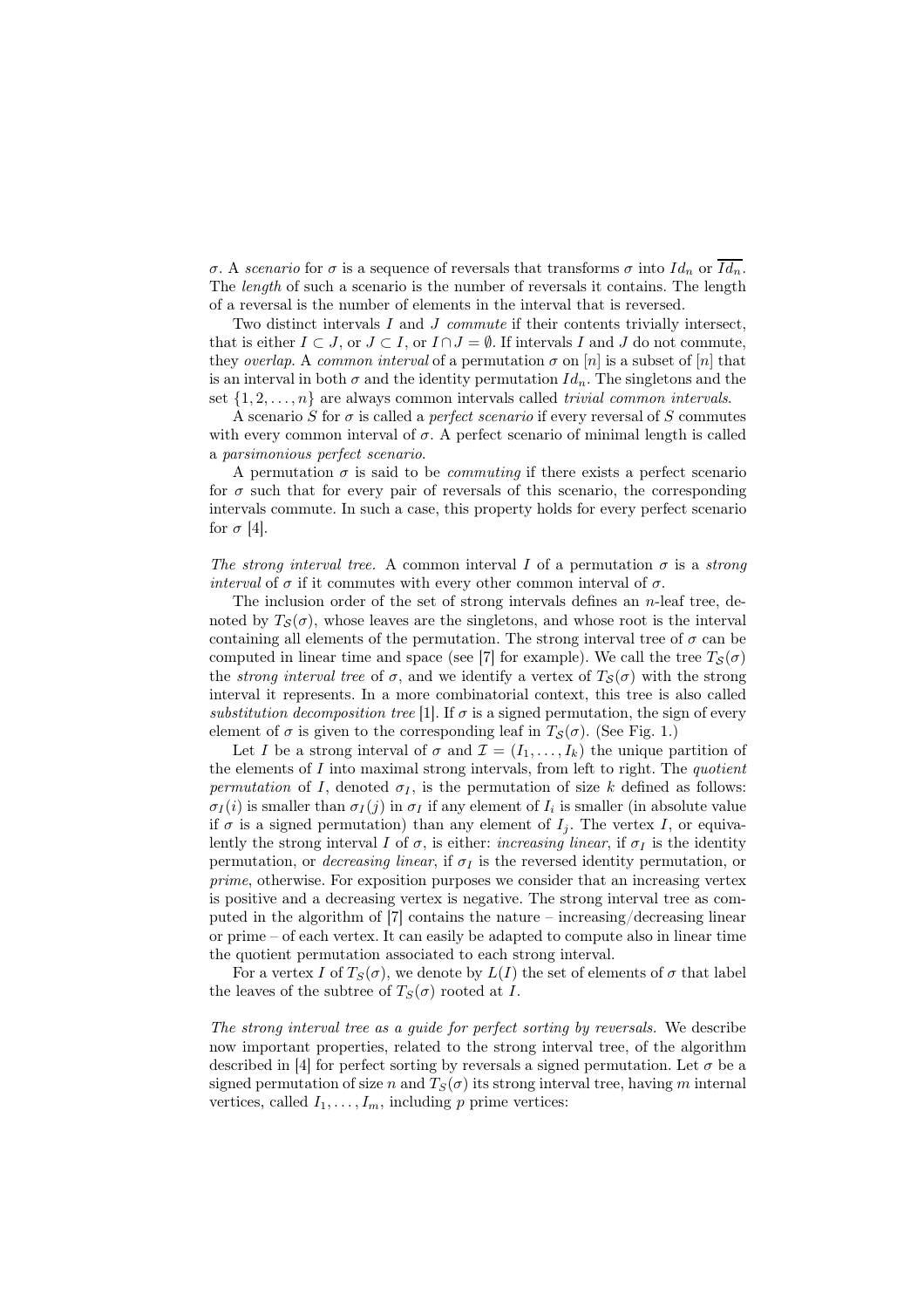

**Fig. 1.** The strong interval tree  $T_S(\sigma)$  of the permutation  $\sigma$  $(1 \ \overline{8} \ 4 \ 2 \ \overline{5} \ 3 \ 9 \ \overline{6} \ 7 \ 12 \ 10 \ \overline{14} \ 13 \ \overline{11} \ 15 \ \overline{17} \ 16 \ 18)$ . Prime and linear vertices are distinguished by their shape. There are three non-trivial linear vertices, the rectangular vertices, and three prime vertices, the round vertices. The root and the vertex  $\{6, 7\}$  are increasing linear vertices, while the linear vertices  $\{16, 17\}$  and  $\{13, 14\}$  are decreasing.

## Theorem 1. [4]

- 1. The algorithm described in [4] can compute a parsimonious perfect scenario for  $\sigma$  in worst-case time  $O(2^p n \sqrt{n \log(n)})$ .
- 2.  $\sigma$  is a commuting permutation if and only if  $p = 0$ .
- 3. If  $\sigma$  is a commuting permutation, then every perfect scenario has for reversals set the set  $\{L(I_i)|I_i\}$  has a sign different from its parent in  $T_{\mathcal{S}}(\sigma)\}.$

Remark 1 The strong interval tree of an unsigned permutation is equivalent to the modular decomposition tree of the corresponding labeled permutation graph (see [4] for example). Also commuting permutations have been investigated, in connection with permutation patterns, under the name of separable permutations [15].

# 3 On the number of prime vertices

Motivated by the average-time complexity of the algorithm described in [4] for computing a parsimonious perfect scenario, we first investigate the average shape of a strong interval tree of a permutation of size  $n$ . Such a tree is characterized by the shape of the tree along with the quotient permutations labeling internal vertices. For prime vertices, those quotient permutations correspond to simple permutations as defined in [2]. We first concentrate on enumerative results on simple permutations. Next, we derive from them enumerative consequences on the number of permutations whose strong interval tree has a given shape. Exhibiting a family of shapes with only one prime vertex, we can prove that nearly all permutations have a strong interval tree of this special shape.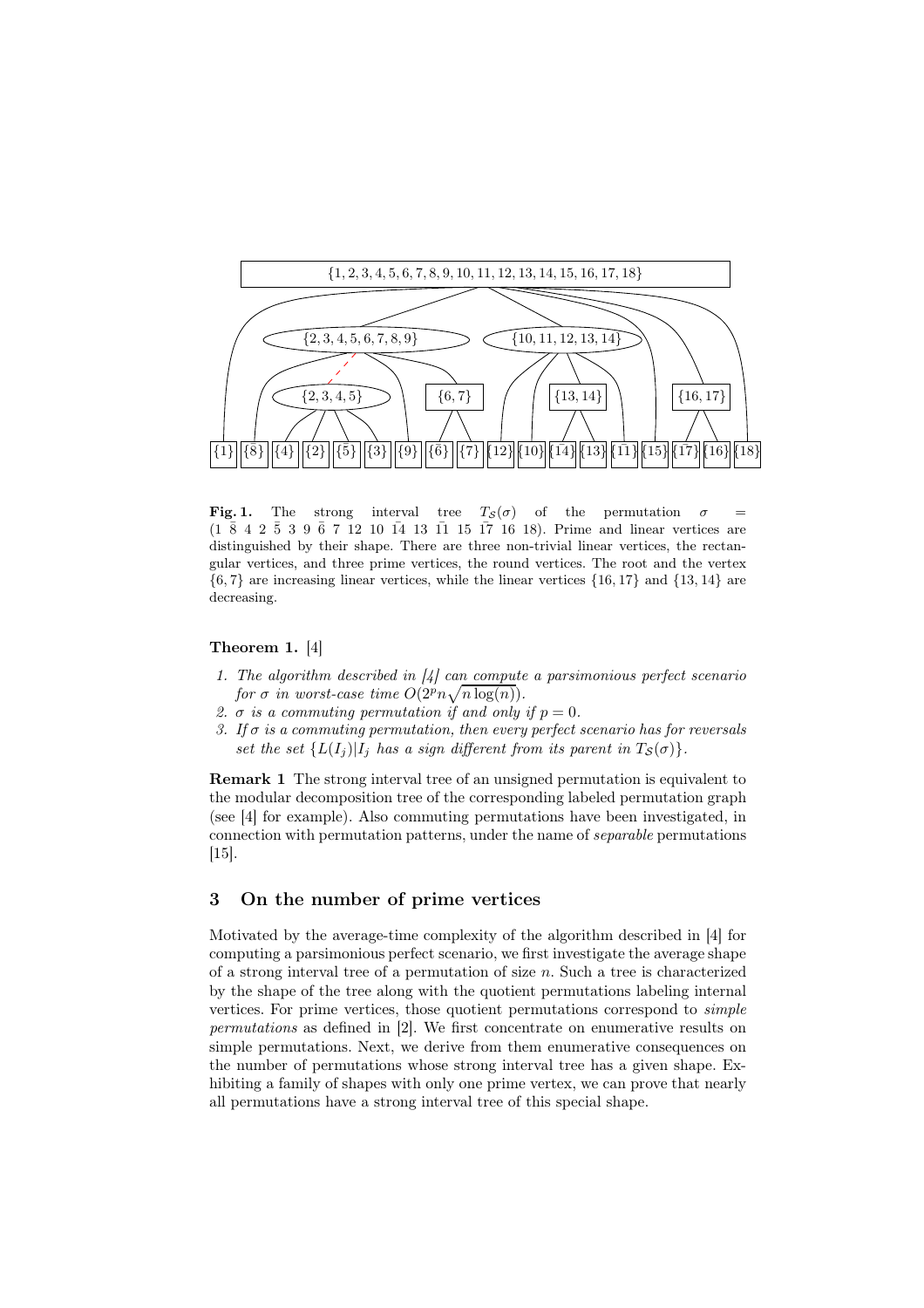# 3.1 Combinatorial preliminaries: strong interval trees and simple permutations

Let  $T_{\mathcal{S}}(\sigma)$  be the strong interval tree of a permutation  $\sigma$  of length n. From a combinatorial point of view it is simply a plane tree (the children of a vertex are totally ordered) with  $n$  leaves and its internal vertices labeled by their quotient permutation: an internal vertex having k children can be labeled either by the permutation (1 2 . . . k) (increasing linear vertex), the permutation  $(k k-1 ... 1)$ (decreasing linear vertex) or a permutation of length k whose only common intervals are trivial (prime vertex). Due to the fact that  $T_{\mathcal{S}}(\sigma)$  represents the common intervals between  $\sigma$  and the identity permutation, it has two important properties.

**Property 1** 1. No edge can be incident to two increasing or two decreasing linear vertices.

2. The labeling of the leaves by the integers  $\{1, \ldots, n\}$  is implicitly defined by the permutations labeling the internal vertices.

Permutations whose common intervals are trivial are called simple permutations. The shortest simple permutations are of length 4 and are (3 1 4 2) and (2 4 1 3). The enumeration of simple permutations was investigated in [2]. The authors prove that this enumerative sequence is not P-recursive and there is no known closed formula for the number of simple permutations of a given size. However, it was shown in [2] that an asymptotic equivalent for the number  $s_n$ of simple permutations of size  $n$  is

$$
s_n = \frac{n!}{e^2} (1 - \frac{4}{n} + \frac{2}{n(n-1)} + \mathcal{O}(\frac{1}{n^3})) \text{ when } n \to \infty.
$$
 (1)

#### 3.2 Average shape of strong interval trees

A twin in a strong interval tree is a vertex of degree 2 such that each of its two children is a leaf. A twin is then a linear vertex. The following result, that applies both to signed permutations and unsigned permutations, is the main result of this section.

**Theorem 2.** Asymptotically, with probability 1, a random permutation  $\sigma$  of size n has a strong interval tree such that the root is a prime vertex and every child of the root is either a leaf or a twin. Moreover the probability that  $T_{\mathcal{S}}(\sigma)$  has such a shape with exactly k twins is  $\frac{2^k}{e^2k}$  $\frac{2^k}{e^2k!}$ .

The proof follows from Lemma 1 and Equation (1).

**Lemma 1.** If  $p'_{n,k}$  denotes the number of permutations of length n which contain a common interval  $I$  of length  $k$  then for any fixed positive integer  $c$ :

$$
\sum_{k=c+2}^{n-c} \frac{p'_{n,k}}{n!} = O(n^{-c})
$$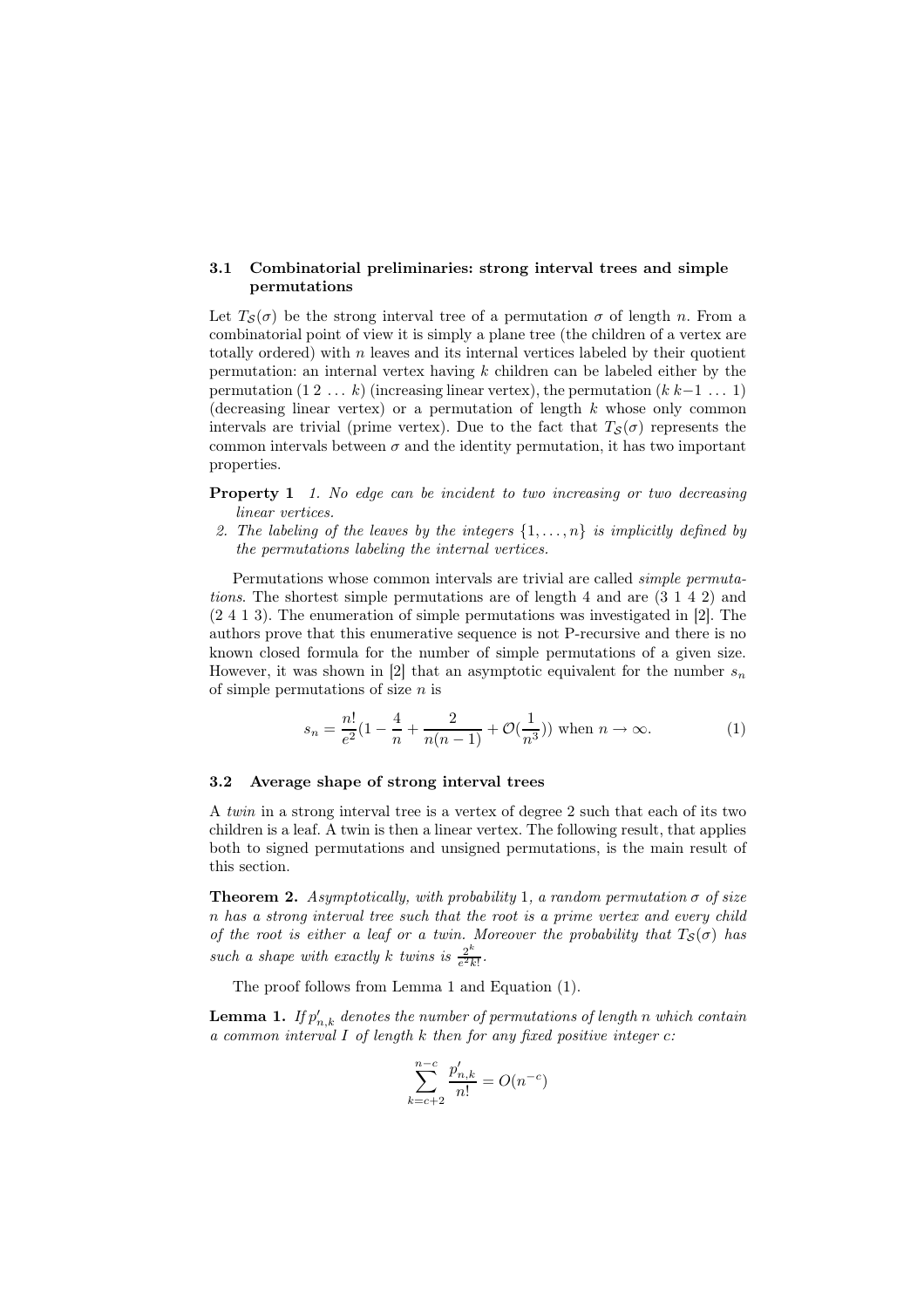*Proof.* The proof is very similar to Lemma 7 in [2]. We have  $p'_{n,k} \leq (n - k + 1)$  $1)$ k! $(n - k + 1)$ !. Indeed, the right hand side counts the number of permutations of  $\{1...k\}$  corresponding to I (k!), the possible values of the minimal element of I  $(n - k + 1)$  and the structure of the rest of the permutation with one more element which marks the insertion of I  $((n-k+1)!)$ . Only the extremal terms of the sum can have magnitude  $\mathcal{O}(n^{-c})$  and the remaining terms have magnitude  $\mathcal{O}(n^{-c-1})$ . Since there are fewer than *n* terms the result of Lemma 1 follows.

*Proof (Proof of Theorem 2).* Lemma 1 with  $c = 1$  gives that the proportion of non-simple permutations with common intervals of size greater than or equal to 3 is  $O(n^{-1})$ . But permutations whose common intervals are only of size 1, 2 or n are exactly permutations whose strong interval tree has a prime root and every child is either a leaf or a twin.

Then the number of permutations whose strong interval tree has a prime root with k twins is  $s_{n-k} \binom{n-k}{k} 2^k$ . From Equation (1) the asymptotics for this number is  $\frac{n!2^k}{e^2k!}$ , proving Theorem 2. □

#### 3.3 Average time complexity of perfect sorting by reversals

**Corollary 1.** The algorithm described in  $\vert \mathcal{L} \vert$  for computing a parsimonious perfect scenario for a random permutation runs in polynomial time with probability 1 as  $n \to \infty$ .

Proof. Direct consequence of point 1 in Theorem 1 and of Theorem 2, applied on signed permutations. ⊓⊔

This result however does not imply that the average complexity of this algorithm is polynomial, as the average time complexity is the sum of the complexity on all instances of size  $n$  divided by the number of instances. Formally, to assess the average time complexity, we need to prove that as  $n$  grows, the ratio

$$
p_n = \frac{\sum_p 2^p T_{n,p}}{T_n}
$$

is bounded by a polynomial in n, where  $T_n$  is the number of strong interval trees with n leaves and  $T_{n,p}$  the number of such trees with p prime vertices. The factor 2 p comes from the complexity given in Theorem 1.

Let  $T(x, y)$  be the bivariate generating function  $T(x, y) = \sum_{k,n} T_{n,p} x^n y^p$ Then  $p_n = \frac{[x^n]T(x,2)}{[x^n]T(x,1)}$ . Let moreover  $P(x)$  be the generating function of simple permutations  $P(x) = \sum_{n\geq 0} s_n x^n$  (whose first terms can be obtained from entry A111111 in [18]). Using the specification for strong interval trees given in Section 3.1 and techniques described in [13] for example, it is immediate that  $T(x, y)$ satisfies the following system of functional equations:

$$
\begin{cases}\nT(x,y) = x + yP(T(x,y)) + 2\frac{B(x,y)^2}{1 - B(x,y)} \\
B(x,y) = x + yP(T(x,y)) + \frac{B(x,y)^2}{1 - B(x,y)}\n\end{cases}
$$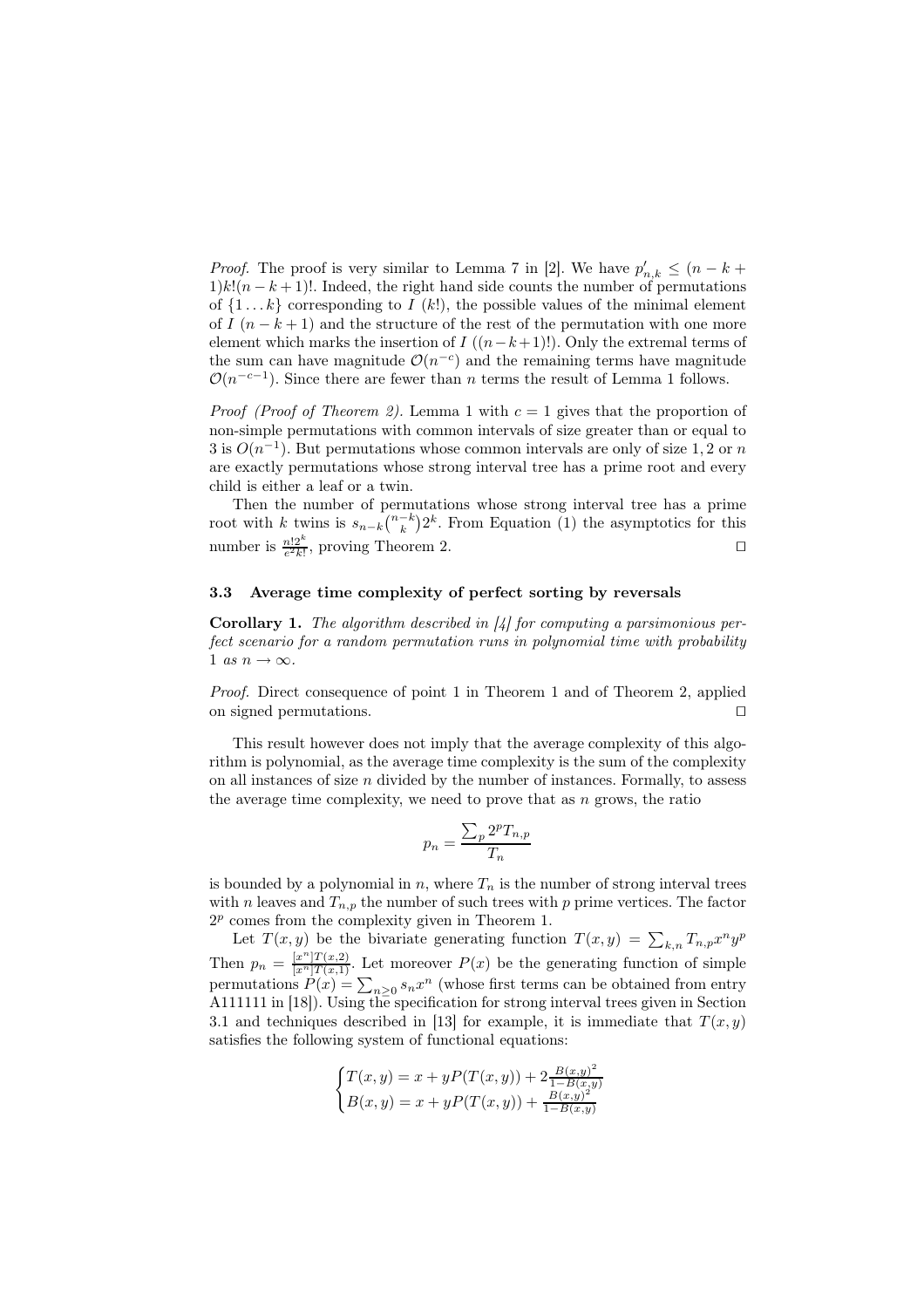By iterating these equations, we computed the 25 first values of  $p_n$  (Fig. 2) that suggest that  $p_n$  is even bounded by a constant close to 2 and lead us to Conjecture 1.



Conjecture 1 The average-time complexity of the algorithm described in [4] for computing a parsimonious perfect scenario is polynomial, bounded by  $\mathcal{O}(n\sqrt{n\log n})$ .

# 4 Average-case properties of commuting permutations

We now study the family of commuting (signed) permutations and more precisely the average number of reversals in a parsimonious perfect scenario for a commuting permutation and the average length of a reversal of such a scenario. These questions are motivated by two problems. First, from a more theoretical point of view, understanding strong interval trees with no prime node is a first step towards more general results on strong interval trees with few prime nodes, that are common with real data. Second, from an applied point of view, in the strong interval trees computed from real data, it is common to find large genome segments corresponding to a subtree that contains only linear nodes. Hence, the results of this section can be applied to such subtrees to detect genome segments with non-random evolution scenarios. Also the results in this section

Let  $\sigma$  be a commuting permutation of size n, i.e. a signed permutation whose strong interval tree  $T_{\mathcal{S}}(\sigma)$  has no prime vertex. It follows from the combinatorial specification of strong interval trees given in Section 3.1 that  $T_{\mathcal{S}}(\sigma)$  is simply a plane tree with internal vertices having at least two children and a sign on the root (from Property 1, that defines implicitly the signs of the other internal vertices, and the labels  $\{1 \dots n\}$  of the leaves). These trees are then Schröder trees (entry A001003 in the On-Line Encyclopedia of Integer Sequences [18]) with a sign on the root.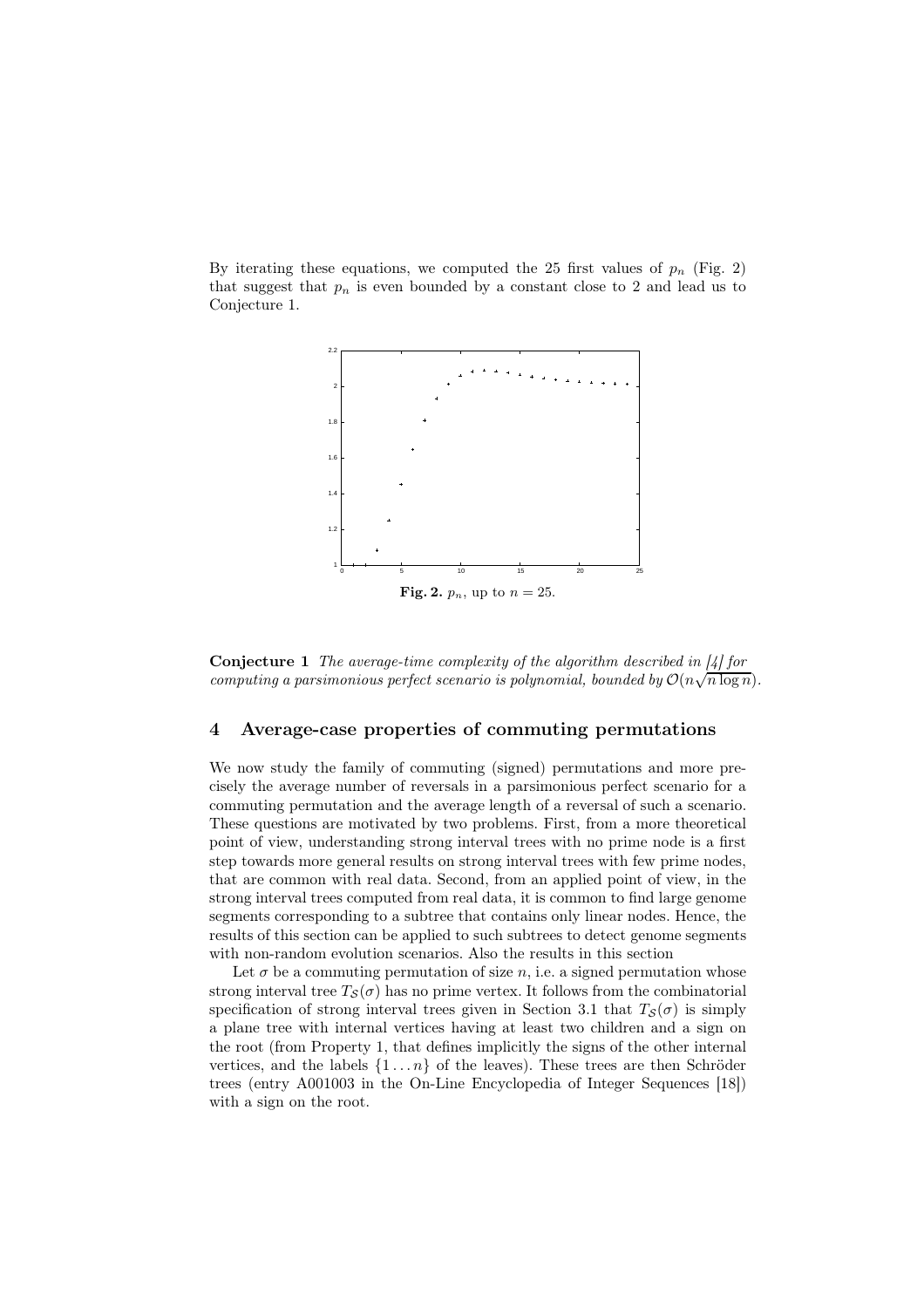Theorem 3. The average length of a parsimonious perfect scenario for a commuting permutation of length n is asymptotically

$$
\frac{1+\sqrt{2}}{2}n \simeq 1.2n.
$$

Proof. We now sketch the main steps of the proof. From the previous section and points 2 and 3 in Theorem 1, the problem of computing the expected number of reversals of a parsimonious perfect scenario reduces to computing the expected number of internal vertices of  $T_{\mathcal{S}}(\sigma)$  other than the root (because, from Property 1.1, two adjacent linear vertices cannot have the same sign) and the expected number of leaves whose sign in  $\sigma$  differs from the sign of its parent in  $T_S(\sigma)$ .

The expected number of leaves whose sign in  $\sigma$  is different from its parent in  $T<sub>S</sub>(\sigma)$  is obviously  $n/2$ , as the sign of the leaf and of its parent are independent.

To compute the average number of internal vertices in a Schröder tree, we use symbolic methods as defined in [13]. Let us define the bivariate generating function  $S(x, y) = \sum_{k,n} S_{n,k} x^n y^k$  where  $S_{n,k}$  denotes the number of Schröder trees with n leaves and  $k$  internal vertices. The average number of internal vertices in a Schröder tree with n leaves is

$$
\frac{\sum_{k} k S_{n,k}}{\sum_{k} S_{n,k}} = \frac{[x^n] \frac{\partial S(x,y)}{\partial y} |_{y=1}}{[x^n] S(x,1)}.
$$

A Schröder tree can be recursively described as a single leaf, or a root having at least two children, which are again Schröder trees. Consequently,  $S(x, y)$ satisfies the equation

$$
S(x, y) = x + y \frac{S(x, y)^2}{1 - S(x, y)},
$$

and solving this equation gives

$$
S(x,y) = \frac{(x+1) - \sqrt{(x+1)^2 - 4x(y+1)}}{2(y+1)}.
$$
 (2)

.

The number  $[x^n]S(x,1)$  of Schröder trees ([18, entry A001003]) is asymptotically equivalent to

$$
\frac{\sqrt{3\sqrt{2}-4}}{4}(3+2\sqrt{2})^n\frac{1}{\sqrt{\pi n^3}}.
$$

From Equation (2) we obtain an equivalent of the coefficients  $[x^n] \frac{\partial S(x,y)}{\partial y}|_{y=1}$ when  $n\to\infty$  :

$$
[x^n] \frac{\partial S(x,y)}{\partial y}|_{y=1} \sim \frac{3 - 2\sqrt{2}}{4\sqrt{3\sqrt{2} - 4}} (3 + 2\sqrt{2})^n \frac{1}{\sqrt{\pi n}}.
$$

An equivalent of the average number of internal vertices in a Schröder tree with  $n$  leaves is now easily derived as

$$
\frac{[x^n]\frac{\partial S(x,y)}{\partial y}|_{y=1}}{[x^n]S(x,1)} \sim \frac{3-2\sqrt{2}}{3\sqrt{2}-4}n \sim \frac{n}{\sqrt{2}}
$$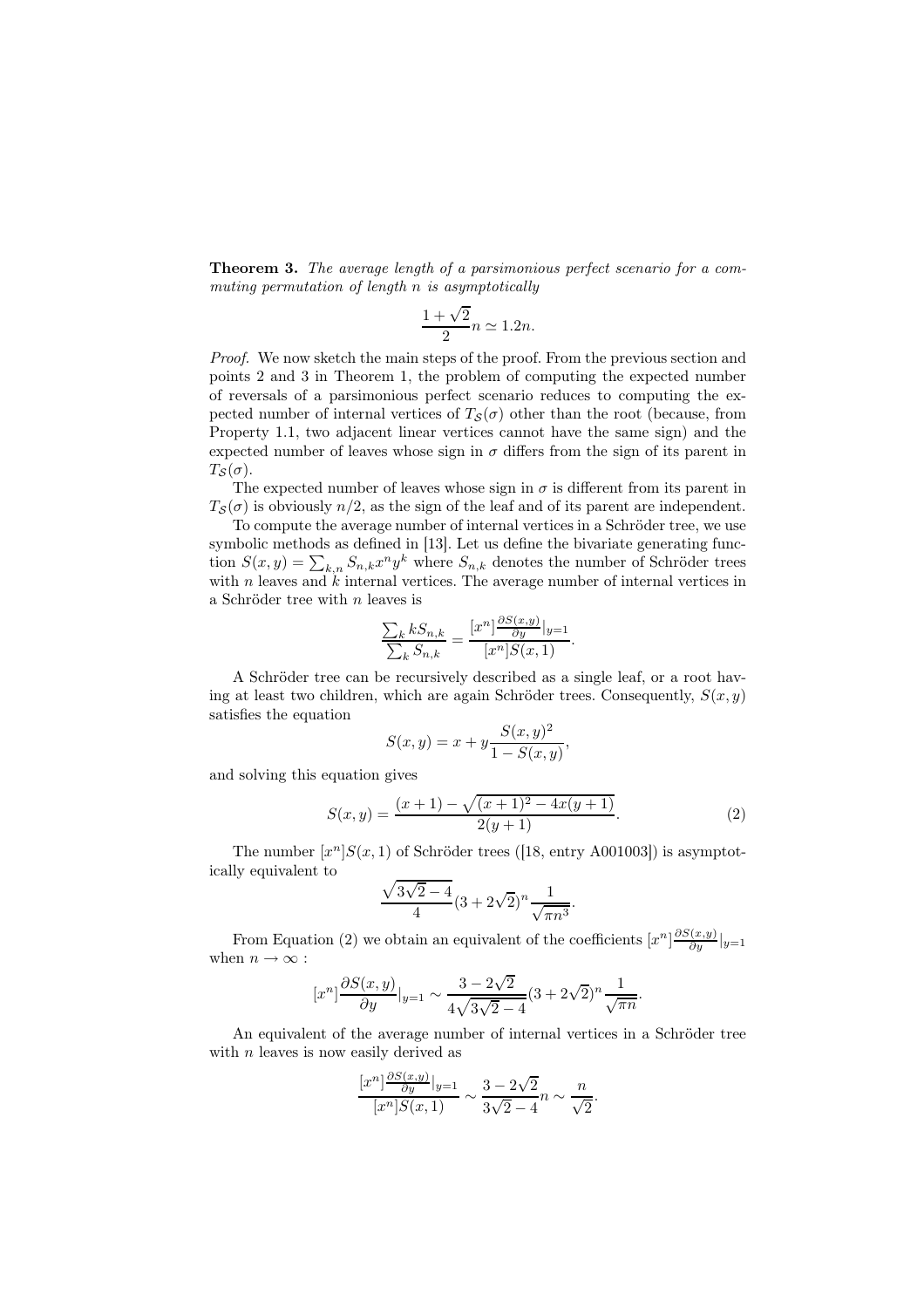Combined with the average number  $n/2$  of leaves whose sign is different from its parent in  $T_{\mathcal{S}}(\sigma)$ , and correcting for having counted the root in the internal vertices (by substracting 1, which does not count asymptotically), this leads to Theorem 3.  $□$ 

Remark 2 It is interesting to note the large representation of reversals of length 1, that composes almost half of the expected reversals. A similar property was observed in [17] on datasets of bacterial genomes.

Theorem 4. The average length of a reversal in a parsimonious perfect scenario for a commuting permutation of length n is asymptotically

$$
\frac{2^{7/4}\sqrt{3-2\sqrt{2}}}{1+\sqrt{2}}\sqrt{\pi n}\simeq 1.02\sqrt{n}
$$

Proof. We want to compute the ratio between the average sum of the lengths of the reversals of a parsimonious perfect scenario for a commuting permutation and the average length of such a scenario. The later was obtained above (Theorem 3), and we concentrate on the former.

A reversal defined by a vertex x of the strong interval tree  $T_{\mathcal{S}}(\sigma)$  is of length  $L(x)$  (it reverses the segment of the signed permutation that contains the leaves of the subtree rooted at  $x$ , see [4]). We first focus on the average value of the sum of the sizes of all subtrees in a Schröder tree. For simplicity in the computation, we will also count the whole tree and the leaves as subtrees (obviously of size 1), which will give the same quantity we want to compute, up to subtracting  $3/2 \cdot n$ to the final result. We first define the bivariate generating function (that we call again  $S$ , but which is slightly different)

$$
S(x,y) = \sum_{k,n} S_{n,k} x^n y^k
$$

where  $S_{n,k}$  denotes the number of Schröder trees with n leaves and sizes of subtrees (including leaves and the whole tree) that sum to  $k$ . The average value of the sum of the sizes of every subtree in a Schröder tree with  $n$  leaves is

$$
\frac{\sum_{k} k S_{n,k}}{\sum_{k} S_{n,k}} = \frac{[x^n] \frac{\partial S(x,y)}{\partial y} |_{y=1}}{[x^n] S(x,1)}.
$$

 $S(x, y)$  satisfies the functional equation

$$
S(x,y) = xy + \frac{S(xy,y)^2}{1 - S(xy,y)}.
$$
 (3)

which leads to

$$
\frac{\partial S(x,y)}{\partial y}|_{y=1} = \frac{x}{(1-C)^2}, \text{ where } C = \frac{2S(x,1) - S(x,1)^2}{(1-S(x,1))^2}
$$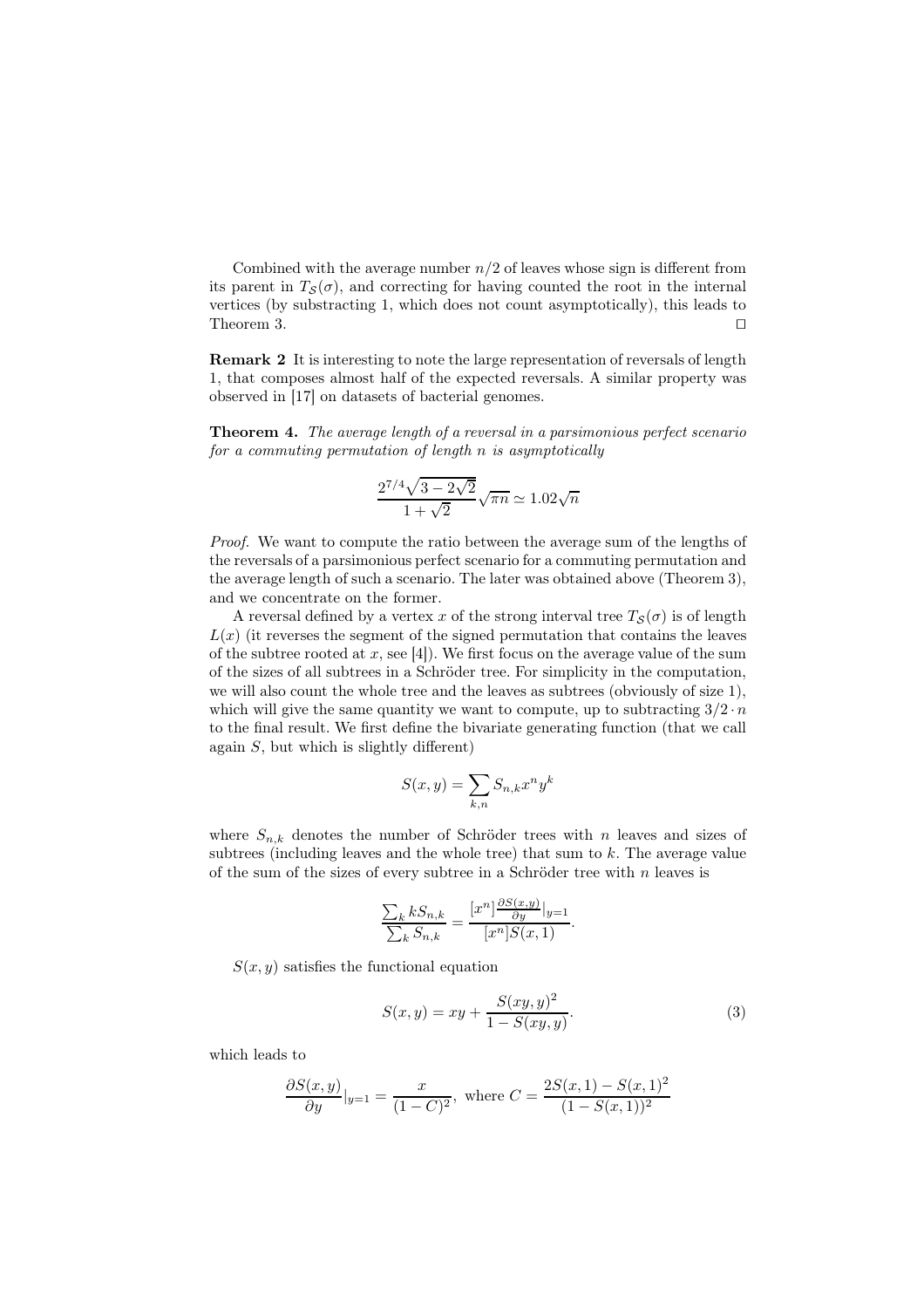and then to

$$
[x^{n}] \frac{\partial S(x, y)}{\partial y} |_{y=1} \sim \frac{3 - 2\sqrt{2}}{2} (3 + 2\sqrt{2})^{n}
$$

An equivalent of the average value of the sum of the sizes of all subtrees in a Schröder tree with  $n$  leaves is now easily derived as

$$
\frac{[x^n]\frac{\partial S(x,y)}{\partial y}|_{y=1}}{[x^n]S(x,1)} \sim 2^{3/4}\sqrt{3-2\sqrt{2}}\sqrt{\pi n^3}.
$$

The above result does take into account the whole tree and all leaves, that should not be counted but these terms are negligible asymptotically. Hence, the average sum of the lengths of the reversals of a parsimonious perfect scenario for a commuting permutation of size  $n$  is asymptotically

$$
2^{3/4}\sqrt{3-2\sqrt{2}}\,\sqrt{\pi n^3}.
$$

Dividing by the average number of reversals of such a scenario (Theorem 3), we obtain Theorem 4. □

# 5 Conclusion and perspectives

We showed that perfect sorting by reversals, although an intractable problem, is very likely to be solved in polynomial time for random signed permutations. This result relies on a study of the shape of a random strong interval tree that shows that asymptotically such trees are mostly composed of a large prime vertex at the root and small subtrees. As the strong interval tree of a permutation is equivalent to the modular decomposition tree of the corresponding labeled permutation graph [4], this result agrees with the general belief that the modular decomposition tree of a random graph has a large prime root. We were also able to give precise asymptotic results for the expected lengths of a parsimonious perfect scenario and of a reversal of such a scenario for random commuting permutations.

Our research leaves open several problems. The most natural theoretical problem is to prove that computing a parsimonious perfect scenario can be done in polynomial time on the average. It would also be interesting to see if our approach can be extended to the perfect rearrangement problem for the Double-Cut-and-Join model that has been introduced recently [6] and has the intriguing property that instances that were hard to solve for reversals can be solved in polynomial time in the DCJ context and conversely. From a more applied point of view, our results can be applied to the general problem of detecting genome segments that evolve under non-random evolutionary pressure, or more generally whose evolution differs from what would be expected for random permutations. This could be done by detecting subtrees of strong interval trees obtained from real data whose properties differ from the properties of random subtrees. It then would be useful to extend them to more general trees, such as trees with small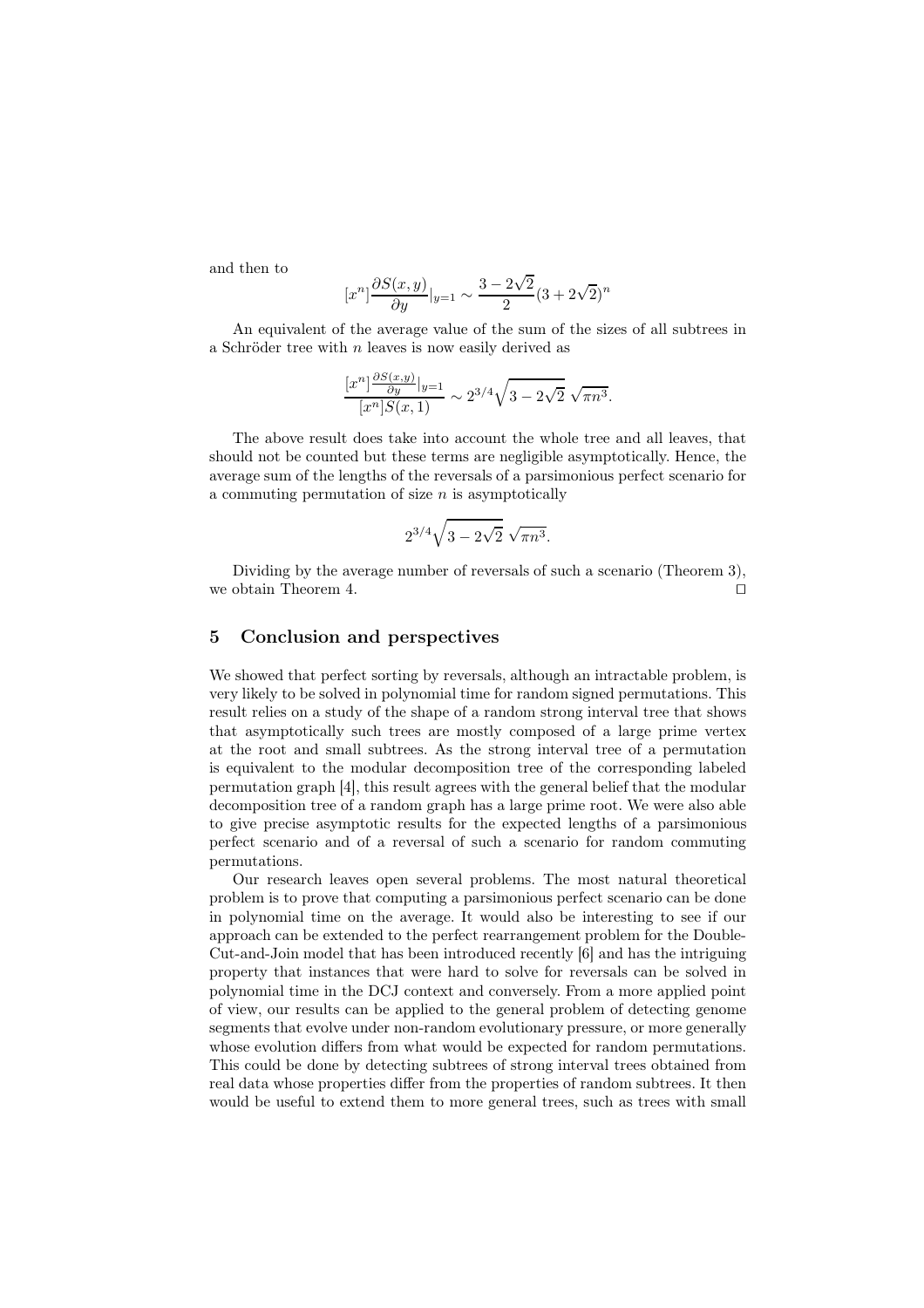number of prime nodes. Finally, we plan to apply our techniques to find precise properties of random PQ-trees. PQ-trees lie between strong interval trees with no prime nodes and unrestricted strong interval trees. They have been widely used in genomics, for physical mapping [21], comparative genomics [16] and paleogenomics [10], but very little is known about their random properties [21].

# References

- 1. M. Albert and M. Atkinson. Simple permutations and pattern restricted permutations. Discrete Math., 300:1–15, 2005.
- 2. M. Albert, M. Atkinson, and M. Klazar. The enumeration of simple permutations. J. Integer Seq., 6:03.4.4, 2003.
- 3. S. Bérard, A. Bergeron, and C. Chauve. Conservation of combinatorial structures in evolution scenarios. In Comparative Genomics 2004, volume 3388 of LNCS/LNBI, pages 1–14, 2004.
- 4. S. Bérard, A. Bergeron, C. Chauve, and C. Paul. Perfect sorting by reversals is not always difficult. IEEE/ACM Trans. Comput. Biol. Bioinform., 4:4–16, 2007.
- 5. S. Bérard, C. Chauve, and C. Paul. A more efficient algorithm for perfect sorting by reversals. Inform. Proc. Letters, 106:90–95, 2008.
- 6. S. Bérard, C. Chauve, C. Paul, and E. Tannier. Perfect DCJ rearrangement. In RECOMB-CG 2008, volume 5267 of LNCS/LNBI, pages 158–169, 2008.
- 7. A. Bergeron, C. Chauve, F. de Montgolfier, and M. Raffinot. Computing common intervals of k permutations, with applications to modular decomposition of graphs. SIAM J. Discrete Math., 22:1022–1039, 2008.
- 8. A. Bergeron, J. Mixtacki, and J. Stoye. Mathematics of Evolution and Phylogeny, chapter The inversion distance problem. Oxford University Press, 2005.
- 9. G. Bourque and P. Pevzner. Genome-scale evolution: reconstructing gene orders in the ancestral species. Genome Res., 12:26–36, 2002.
- 10. C. Chauve and E. Tannier. A methodological framework for the reconstruction of contiguous regions of ancestral genomes and its application to mammalian. PLoS Comput. Biol., 4:e1000234, 2008.
- 11. Y. Diekmann, M.-F. Sagot, and E. Tannier. Evolution under reversals: Parsimony and conservation of common intervals. IEEE/ACM Trans. Comput. Biol. Bioinform., 4:301–109, 2007.
- 12. M. Figeac and J.-S. Varré. Sorting by reversals with common intervals. In WABI  $2004$ , volume 3240 of *LNCS/LNBI*, pages 26–37, 2004.
- 13. P. Flajolet and R. Sedgewick. Analytic Combinatorics. Cambridge University Press, 2008.
- 14. S. Hannenhalli and P. Pevzner. Transforming cabbage into turnip: Polynomial algorithm for sorting signed permutations by reversals. J. ACM, 46:1–27, 1999.
- 15. L. Ibarra. Finding pattern matchings for permutations. Inform. Proc. Letters, 61:293–295, 1997.
- 16. G. Landau, L. Parida, and O. Weimann. Gene proximity analysis across whole genomes via PQ trees. J. Comput. Biol., 12:1289–1306, 2005.
- 17. J.-F. Lefebvre, N. El-Mabrouk, E. R. M. Tillier, and D. Sankoff. Detection and validation of single gene inversions. In Bioinformatics, pages i190–i196, 2003.
- 18. N. J. A. Sloane. The on-line encyclopedia of integer sequences, 2007. Published electronically at www.research.att.com/~njas/sequences/.